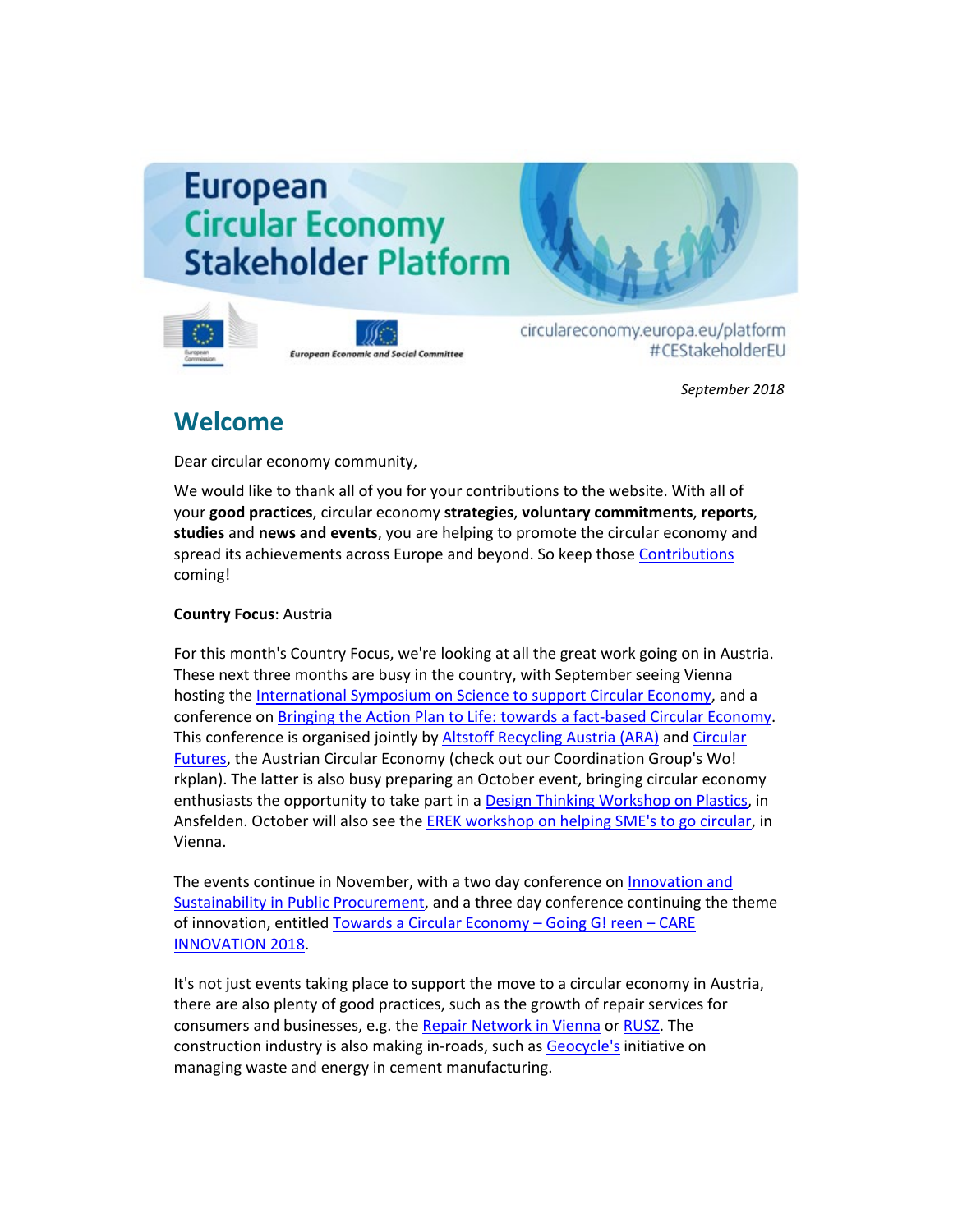# **News and events**

### **EU Circular Business Conference 2018: Sustainable Products in a Circular Economy – 26 September**

After the publication of an "EU Action Plan for the Circular Economy", in December 2015, and the adoption of a set of measures, among which the EU Strategy for plastics, the European Commission has published a 2018 EU roadmap "Towards an EU Product Policy Framework contributing to the Circular Economy" which will nurture the debates during the Circular Businesses Conference, through a free exchange of ideas among the high level European decision makers and the representatives of the main industrial sectors[. Find out more about the event here.](http://cdlink.eesc.europa.eu/l/7b9517f1ef074600a2b968b4b18b54e7/C5F02594/8567B876/092018n)

#### **Environment Ireland® 2018**

With recent reports suggesting that Ireland will not meet its 2020 EU emissions targets, and that 85% of Irish people are rightly concerned about their use of plastics, this important conference will look at practical ways forward for both climate action and resource efficiency, including circular economy, for the country. There will be an opportunity to look at policy developments, as well as dedicated Q&A sessions with expert speakers. [Find out more about the event here,](http://cdlink.eesc.europa.eu/l/7b9517f1ef074600a2b968b4b18b54e7/C5F02594/56F2A70F/092018n) and registe[r here.](http://cdlink.eesc.europa.eu/l/7b9517f1ef074600a2b968b4b18b54e7/C5F02594/3E8A092F/092018n)

#### **Circular Economy in Smart Cities**

The ECOCITY Forum is holding a multilateral, mega-event between the 3rd and 5th of October in Thessaloniki, Greece on the Circular Economy in Smart Cities. This will focus on addressing global challenges and promoting interconnectedness, while providing an opportunity to work on solutions to meet the United Nations Sustainable Development Goals. A manual with performance management and measurement indicators for Healthy Smart Cities – the ECOCITY Circular Economy Guidebook – will be the innovative handout of the event. [Find out more about the event here.](http://cdlink.eesc.europa.eu/l/7b9517f1ef074600a2b968b4b18b54e7/C5F02594/C1CC17D6/092018n)

#### [More news and events](http://cdlink.eesc.europa.eu/l/7b9517f1ef074600a2b968b4b18b54e7/C5F02594/389E9A9D/092018n)

# **Knowledge**

#### **Luxembourg as a knowledge capital and testing ground for the circular economy**

The Luxembourg Ministry of the Economy published a study in 2015 that positioned the country as a potential front-runner in the transition to a circular economy. Citing their history of re-using materials, combined with economic stability and a responsive government, the report provided a [National Roadmap to Positive Impacts: Tradition,](http://cdlink.eesc.europa.eu/l/7b9517f1ef074600a2b968b4b18b54e7/C5F02594/AEB78210/092018n)  [Transition, Transformation.](http://cdlink.eesc.europa.eu/l/7b9517f1ef074600a2b968b4b18b54e7/C5F02594/AEB78210/092018n) But the Government of the Grand Duchy of Luxembourg didn't stop there. Just recently, they have produced [a National Waste and Resource](http://cdlink.eesc.europa.eu/l/7b9517f1ef074600a2b968b4b18b54e7/C5F02594/F9C5E924/092018n)  [Management Plan.](http://cdlink.eesc.europa.eu/l/7b9517f1ef074600a2b968b4b18b54e7/C5F02594/F9C5E924/092018n) Have [a read through](http://cdlink.eesc.europa.eu/l/7b9517f1ef074600a2b968b4b18b54e7/C5F02594/EC39EDB1/092018n) (in FR) and find inspiration on how to take a